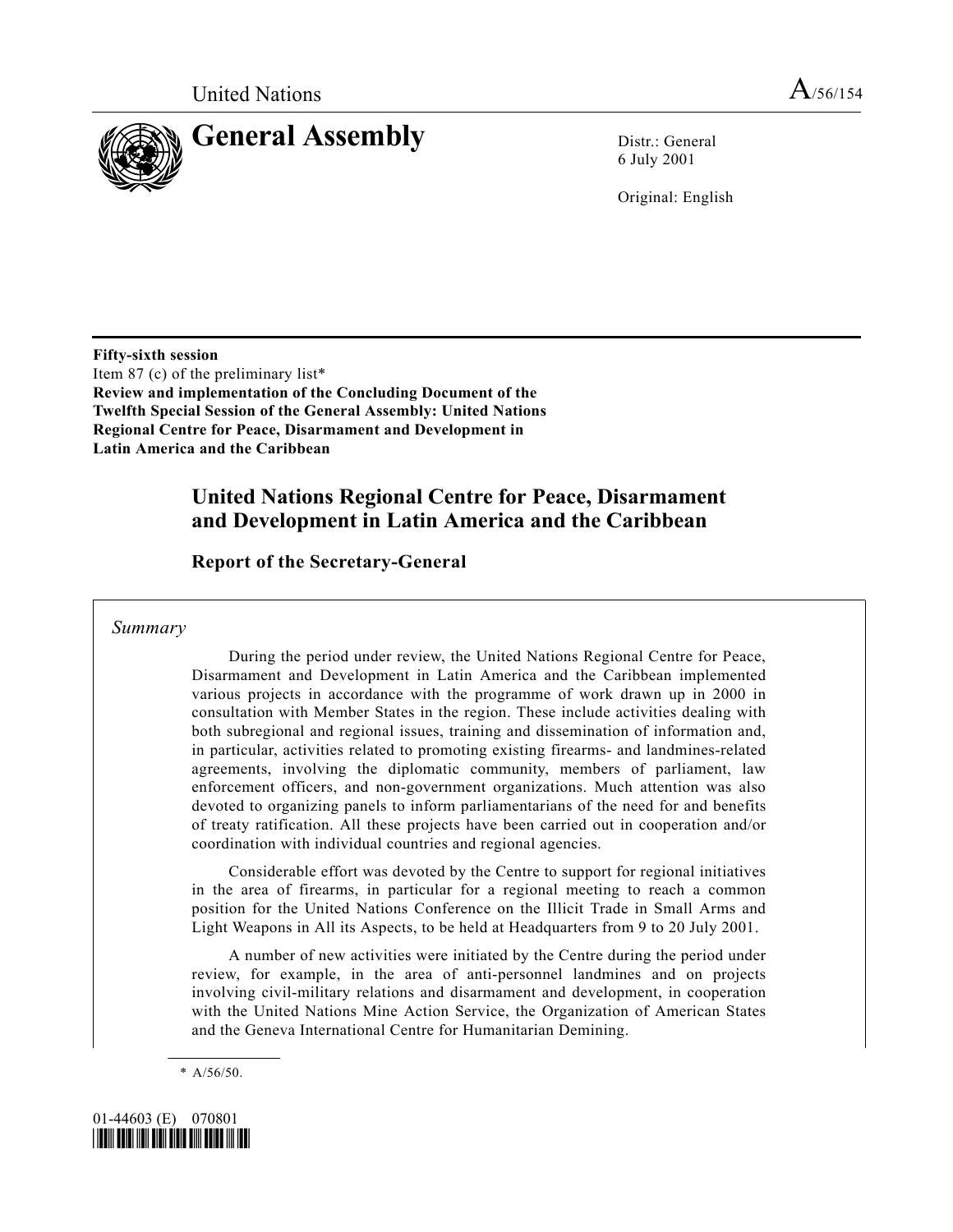Pursuant to General Assembly resolution 52/220 of 22 December 1997, the Centre sought to establish contacts with the United Nations Development Programme and regional organizations, as well as with Member States within and outside the region, with a view to exploring possible areas for cooperation and securing funding. Despite relative success achieved in fund-raising, the full functioning of the Centre is still hampered by the lack of sufficient resources for operational and administrative costs. It is hoped that with the strong support of Member States, foundations and other donors the viability of the Centre will be ensured in the coming year.

### Contents

|          |              | Paragraphs | Page |
|----------|--------------|------------|------|
| L        |              | $1 - 2$    | 3    |
| Н.       |              | $3 - 4$    | 3    |
| HL.      |              | $5 - 30$   | 3    |
|          | $\mathsf{A}$ | $6 - 16$   | 3    |
|          | Β.           | $17 - 22$  | 5    |
|          |              | $23 - 26$  | 5    |
|          | D.           | 27         | 6    |
|          | Е.           | 28         | 6    |
|          | $F_{\odot}$  | $29 - 30$  | 6    |
| $IV_{-}$ |              | $31 - 35$  | 7    |
| V        |              | $36 - 38$  | 7    |
| Annex    |              |            |      |
|          |              |            |      |

Status of the Trust Fund for the United Nations Regional Centre for Peace, Disarmament and Development in Latin America and the Caribbean during 2000.......................... 9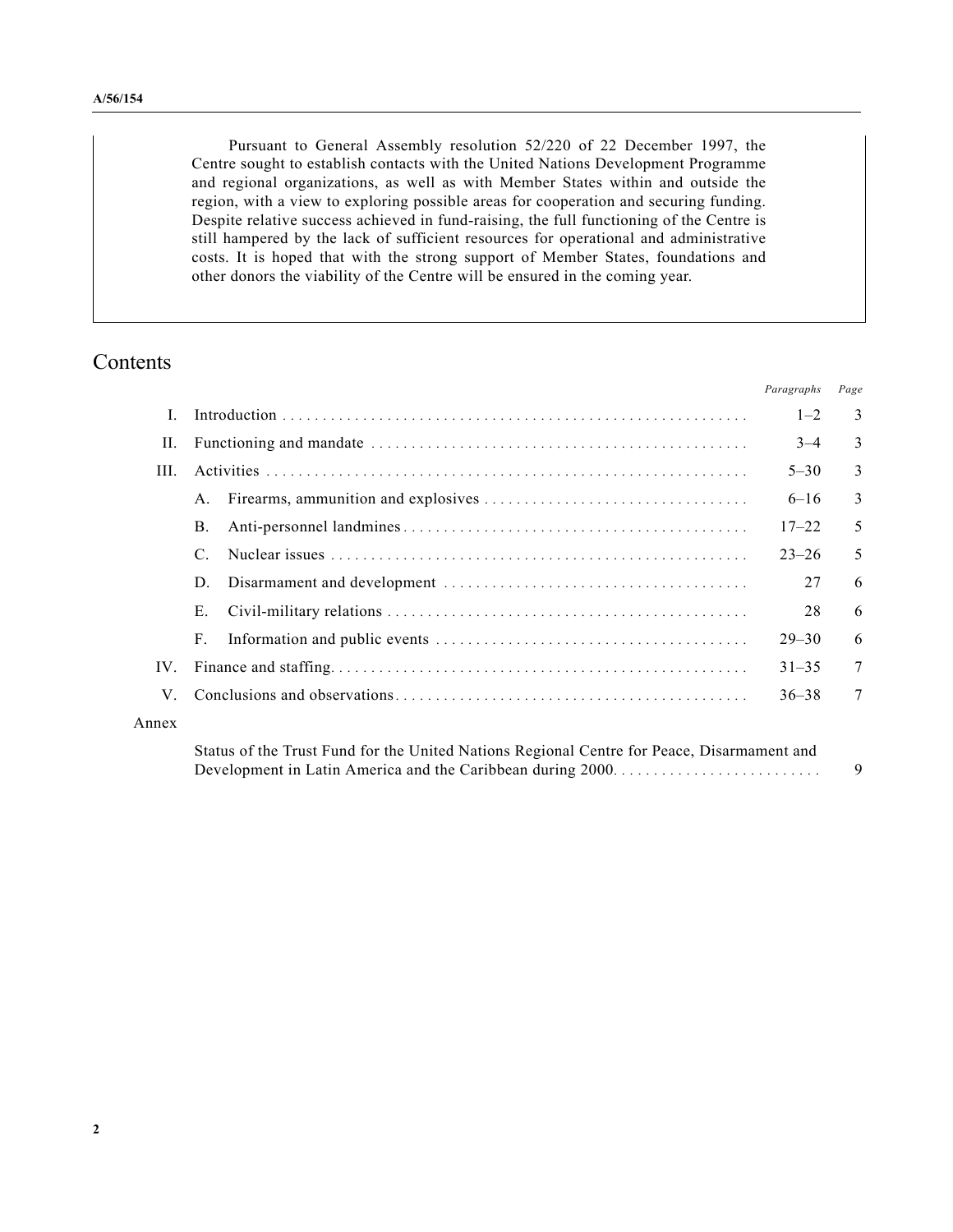### **I. Introduction**

1. On 20 November 2000, the General Assembly adopted, without a vote, resolution 55/34 E entitled "United Nations Regional Centre for Peace, Disarmament and Development in Latin America and the Caribbean". In paragraphs 6 and 7 of that resolution, the Assembly requested the Secretary-General to provide the Centre with all necessary support, within existing resources, to enable it to carry out its programme of activities and to report to the Assembly at its fifty-sixth session on the implementation of the resolution.

2. The present report is submitted pursuant to that request. It is also submitted pursuant to Assembly resolution 55/34 F of 20 November 2000 entitled "United Nations regional centres for peace and disarmament", in which the Assembly requested the Secretary-General to provide all necessary support, within existing resources, to the regional centres in carrying out their programmes of activities. The report covers the period from August 2000 to June 2001.

#### **II. Functioning and mandate**

3. The United Nations Regional Centre for Peace, Disarmament and Development in Latin America and the Caribbean, located in Lima, was established in 1987, pursuant to General Assembly resolution 41/60 J of 3 December 1986. The Centre functions under the auspices of the Department for Disarmament Affairs and is mandated to provide, upon request, substantive support for the initiatives and other activities of the Member States of the region for the implementation of measures for peace and disarmament and for the promotion of economic and social development. The Centre functioned until the end of June 1996, when its operations were suspended due to insufficient voluntary contributions to finance its activities and administrative costs. Following the appointment of the Director of the Centre by the Secretary-General in December 1998, pursuant to General Assembly resolution 52/220, vigorous efforts have been launched to raise funds with a view to revitalizing the activities of the Centre.

4. In pursuit of its mandate, the Centre continued to serve the countries in the region as: (a) a means of promoting subregional, regional and cross-regional

activities; (b) a tool to identify synergies between security and development issues; and (c) an instrument for the United Nations in playing a proactive role in the establishment of a more secure environment for social and economic development in the region.

## **III. Activities**

5. The Centre continued to maintain cooperation and coordination with other United Nations agencies and entities. Most of the activities carried out during the period under review can be generally grouped under six main areas: firearms, ammunition and explosives; antipersonnel landmines; nuclear issues; disarmament and development; civil-military relations; and information and public events.

#### **A. Firearms, ammunition and explosives**

6. The Centre supported the Brazilian Government in organizing the Regional Preparatory Meeting of the Latin American and Caribbean States for the 2001 United Nations Conference on the Illicit Trade in Small Arms and Light Weapons in All its Aspects, held from 22 to 24 November 2000 in Brasilia. Representatives of Latin American and Caribbean States met to seek a common approach to the issue of illicit trade in small arms and light weapons, with a view to contributing a regional perspective to the 2001 United Nations Conference and to its preparatory process.

7. After three days of deliberations, Member States adopted the Brasilia Declaration, in which they expressed, inter alia, the belief that the United Nations Conference should adopt a political declaration and a global programme of action. The Brasilia Declaration also acknowledged the important role of the Centre in the promotion of United Nations activities in the field of small arms and light weapons. Chile endorsed this acknowledgement and proposed to organize jointly with the Centre a regional follow-up conference to the 2001 United Nations Conference in November 2001.

8. A number of activities were carried out under a project entitled "Regional Clearing-house on Firearms, Ammunition and Explosives", an initiative to nurture national and regional expertise in the field of practical disarmament. The project promotes such initiatives as collective and national efforts to control the legal trade in and to curb the increasing illicit flow of firearms,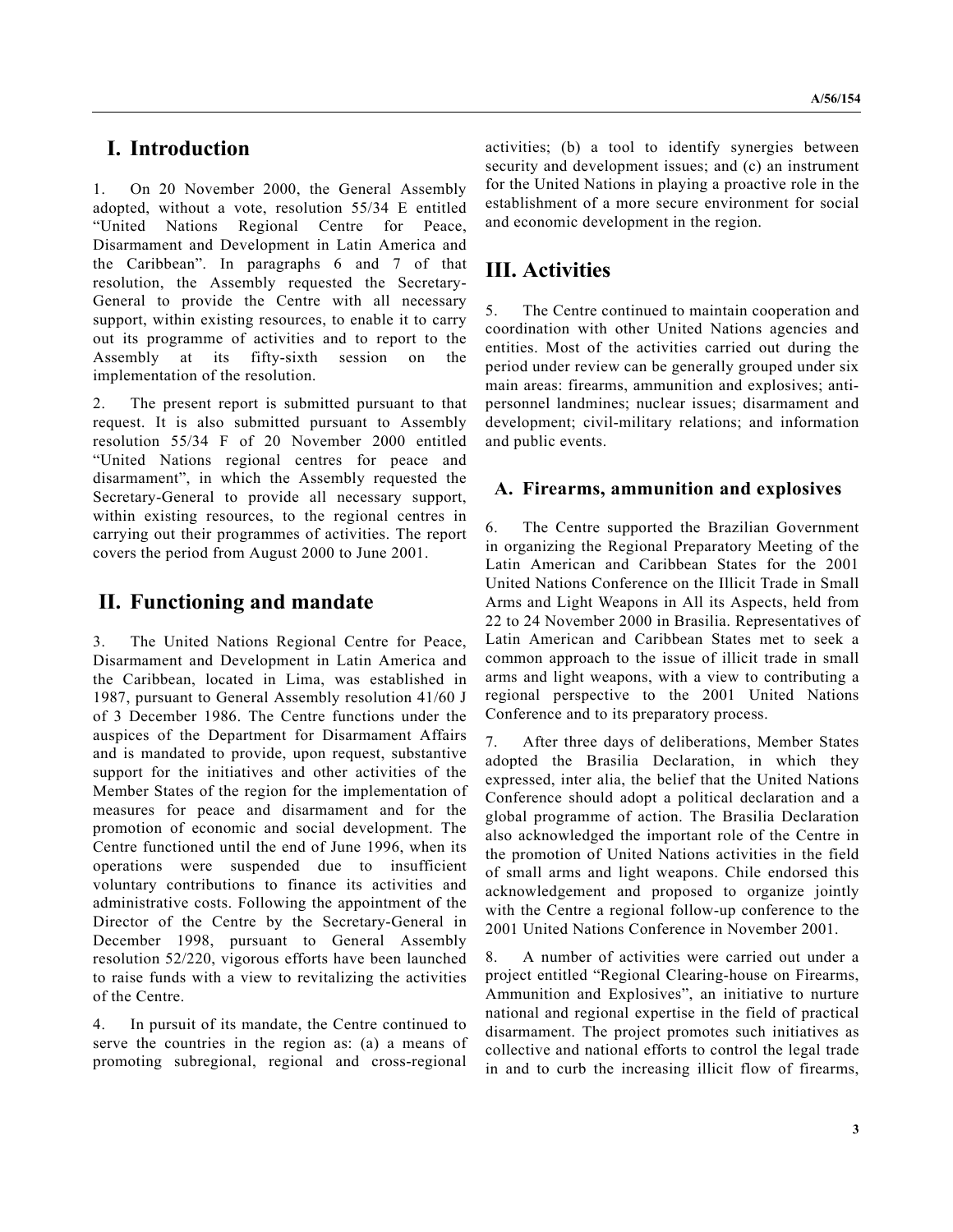ammunition and explosives in the region. An important aspect of the project is to foster the sharing of experience and lessons learned within the region and elsewhere.

9. On 26 January 2001, the Organization of American States (OAS) and the Department for Disarmament Affairs signed a memorandum of understanding setting the legal framework for cooperation between the two parties. The Inter-American Drug Abuse Control Commission (CICAD) and the Centre are designated in the memorandum as the implementing institutions for projects on illicit trafficking in firearms, ammunition and explosives. Discussions were initiated in June 2001 with both MERCOSUR and the Andean Group, for the signature of additional memoranda of understanding to facilitate the organization of training courses and other activities related to the issue of firearms in the region.

10. In cooperation with CICAD, the Centre has initiated work on the preparation and publication of a manual on how to implement the 1997 CICAD "Model regulations for the control of the international movement of firearms, their parts and components and ammunition". The manual is expected to be used as material in the training course for police and custom officials entitled "Curbing Illicit Trafficking in Firearms, Ammunitions and Explosives in Latin America and the Caribbean: Training Police and Custom Officer Instructors".

11. From 7 to 9 March 2001, the Centre participated in a workshop organized by the Government of the Netherlands entitled "Towards the 2001 Conference and Beyond", which addressed issues related to the relationship between Governments and nongovernment organizations (NGOs). The Centre made a presentation on United Nations regional initiatives on firearms, which was to set forth a platform for government and civil society. The experience gained by the Centre through its above-mentioned "Regional Clearing-house Project on Firearms, Ammunition and Explosives" was also shared with the participants.

12. At the invitation of the Government of Japan, the Centre participated in an international symposium entitled "Conflict Prevention: Multi-Actor Coordination from United Nations to Civil Society". The symposium highlighted the need for collaboration between the different actors working on the issue of conflict prevention, in particular the local authorities

and communities, the United Nations and other international organizations, NGOs and donor countries. The Centre also held discussions with representatives from the Government of Japan, NGOs and other Governments on joint cooperation initiatives related to firearms, landmines and human security issues.

13. From 23 to 25 April 2001, the Centre attended the second international Inter-parliamentary Conference Between the Parliaments of Central America, Spain and Sweden on Small Arms, held in Managua. The purpose of the Conference was to facilitate a debate among the parliamentarians, NGOs and other participants on different aspects of the illicit trafficking in firearms problem. The Conference concluded with the adoption of the "Agreement of Managua".

14. In April 2001, the Centre attended a small arms and weapons of mass destruction seminar, in Buenos Aires. The seminar aimed to promote a debate among Government representatives (notably foreign ministries, the military and the intelligence community), the industry and NGOs, regional and subregional organizations on different aspects of security threats, present and future, for the region.

15. The Centre also participated in a conference organized by the Canadian Ministry of Foreign Affairs entitled the "OAS and the 2001 United Nations Conference: Tackling the Illicit Trade in Small Arms and Light Weapons in All Its Aspects". The Conference, held on 23 and 24 May 2001 in Ottawa, was attended by some 40 representatives from Governments, NGOs and international organizations in the region. Among the various issues discussed was the definition of small arms and light weapons as a humanitarian matter. The Centre took the opportunity to discuss possible ways that the United Nations could assist countries in the region in promoting ratification of the Inter-American Convention Against the Illicit Manufacturing of and Trafficking in Firearms, Ammunition, Explosives, and Other Related Materials.

16. On 29 May 2001, the Centre, which serves as a platform for NGOs in Latin America and the Caribbean to develop their skills on the firearms issue, organized a meeting within the framework of its project entitled "Latin America and the Caribbean NGOs capacitybuilding, networking and strengthening of their advocacy means", in Geneva. The objective of the meeting was to discuss areas of cooperation in more detail and to draw up a timetable for the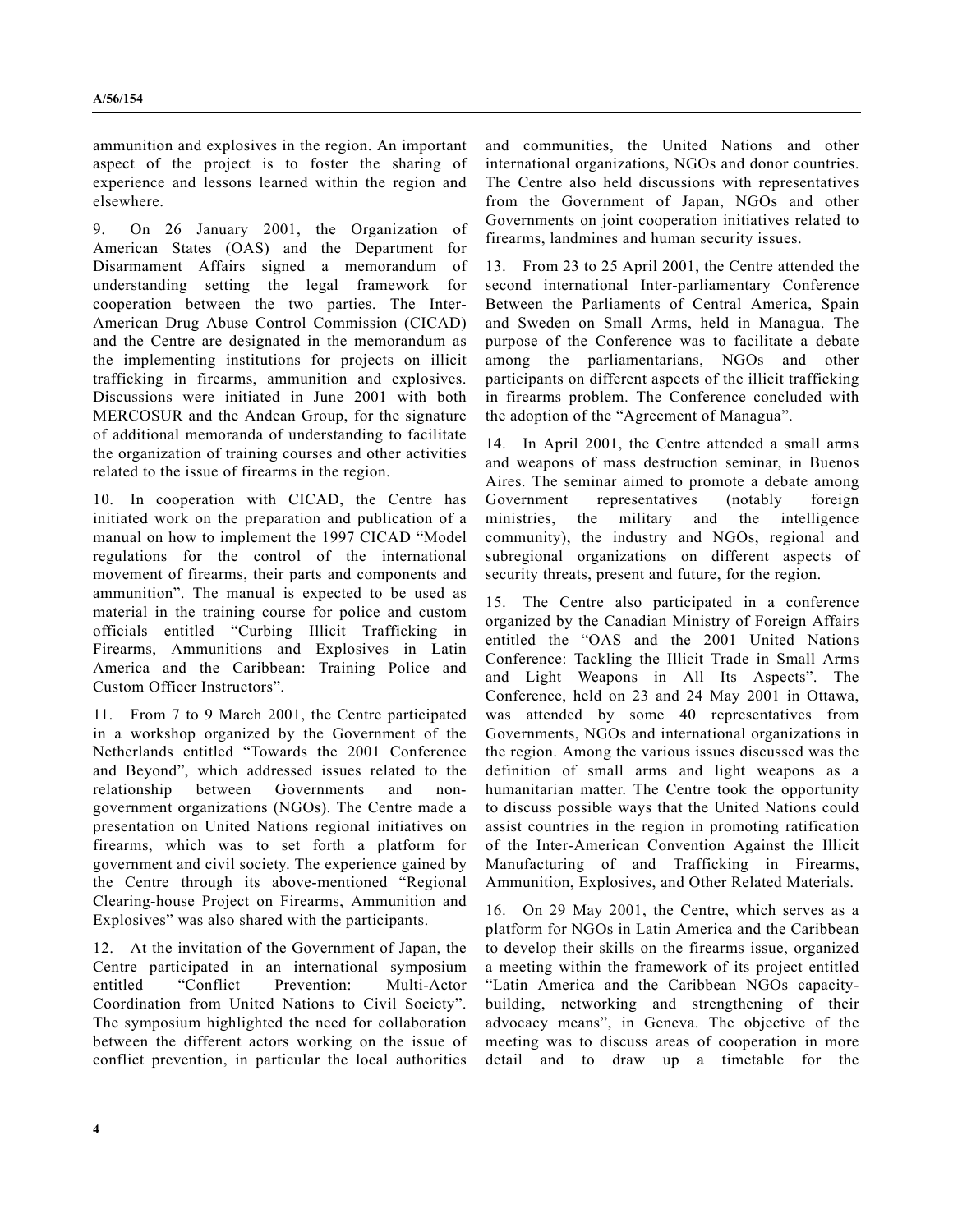implementation of the project, as well as to agree on the division of labour. Acting as a coordinator for such activities, the Centre established cooperation with institutions such as Viva Rio, the Arias Foundation, the Small Arms Survey, International Alert and the Swedish Fellowship of Reconciliation.

#### **B. Anti-personnel landmines**

17. In June 2000 in New York, the Centre chaired the first consultative meeting between the United Nations Mine Action Service, the Government of Canada and OAS in order to set up a framework for cooperation in the preparation of a joint workshop entitled "Regional Seminar on Stockpile Destruction", to take place in Buenos Aires. The Centre also participated in subsequent follow-up meetings that took place in September 2000 in Geneva and in October 2000 in New York. The Regional Seminar on Stockpile Destruction of Anti-personnel Mines in the Americas was held in Buenos Aires, from 6 to 8 November 2000. The Centre, however, could not attend the seminar for financial reasons.

18. From 11 to 15 September 2000, the Centre attended the second meeting of States parties to the Mine Ban Convention, organized in Geneva. From 13 to 15 November 2000, the Director of the Centre represented the Department for Disarmament Affairs at the first planning mission for the third meeting of States parties to the Mine Ban Convention, scheduled to take place from 18 to 21 September 2001 in Managua. The Director has been nominated by the Secretary-General to be the Executive Secretary of the third meeting.

19. From 4 to 8 December 2000, the Centre attended the inter-sessional meeting of the States parties to the Mine Ban Convention in Geneva. Participation of the Centre in the standing committees on "Victim Assistance, Socio-Economic Reintegration and Mine Awareness" and "Mine Clearance and Related Technologies" provided a useful basis for organizing the third meeting of States parties. Preliminary contacts were made by the Centre with OAS on how to develop further cooperation on landmine matters, in particular with respect to the organization of a regional event promoting international mine action standards.

20. On 28 March 2001, the Centre organized a workshop in Lima on preparations for the third meeting of the States parties to the Mine Ban Convention. This was the second workshop in 2001 within the framework of the Inca Space Workshop Series. The objective of the workshop series is to promote discussion on and awareness of different subjects concerning peace, disarmament and development in the Latin America and Caribbean region. The workshop was attended by several permanent representatives from countries in the region, military attaches, representatives of NGOs, and members of civil society.

21. The Centre also organized, in cooperation with the United Nations Mine Action Service the Geneva International Centre for Humanitarian Demining and the Government of Peru, a regional technical workshop entitled "Revision and Future Implementation of International Mine Action Standards". The workshop, which took place on 31 May and 1 June 2001 in Lima, was part of a global outreach programme on international standards with the aim of discussing and exploring the practical application of the proposed standards and guides to assist national mine action authorities to develop and, if necessary, amend their own national standards and standard operating procedures to reflect the requirements of the international mine action standards and to develop a broad consensus for them.

22. On 30 May 2001, the Centre participated as an observer in the destruction of 33,421 anti-personnel mines outside the city of Piura in northern Peru. This was the first step in the destruction of the 310,000 antipersonnel mines as a response to the Managua Challenge, which is aimed at the destruction of all landmine stockpiles before the third meeting of States parties to the Mine Ban Convention. Participating in the event were also observers from Canada, Spain, Switzerland, the United States of America, the International Committee of the Red Cross and the International Campaign to Ban Landmines.

#### **C. Nuclear issues**

23. On 29 November and 1 December 2000, the Government of Peru and the Provisional Technical Secretariat of the Preparatory Commission for the Comprehensive Nuclear-Test-Ban Treaty Organization, in cooperation with the Centre, organized a workshop in Lima on international cooperation and national implementation/ratification procedures for the Comprehensive Nuclear-Test-Ban Treaty. This was the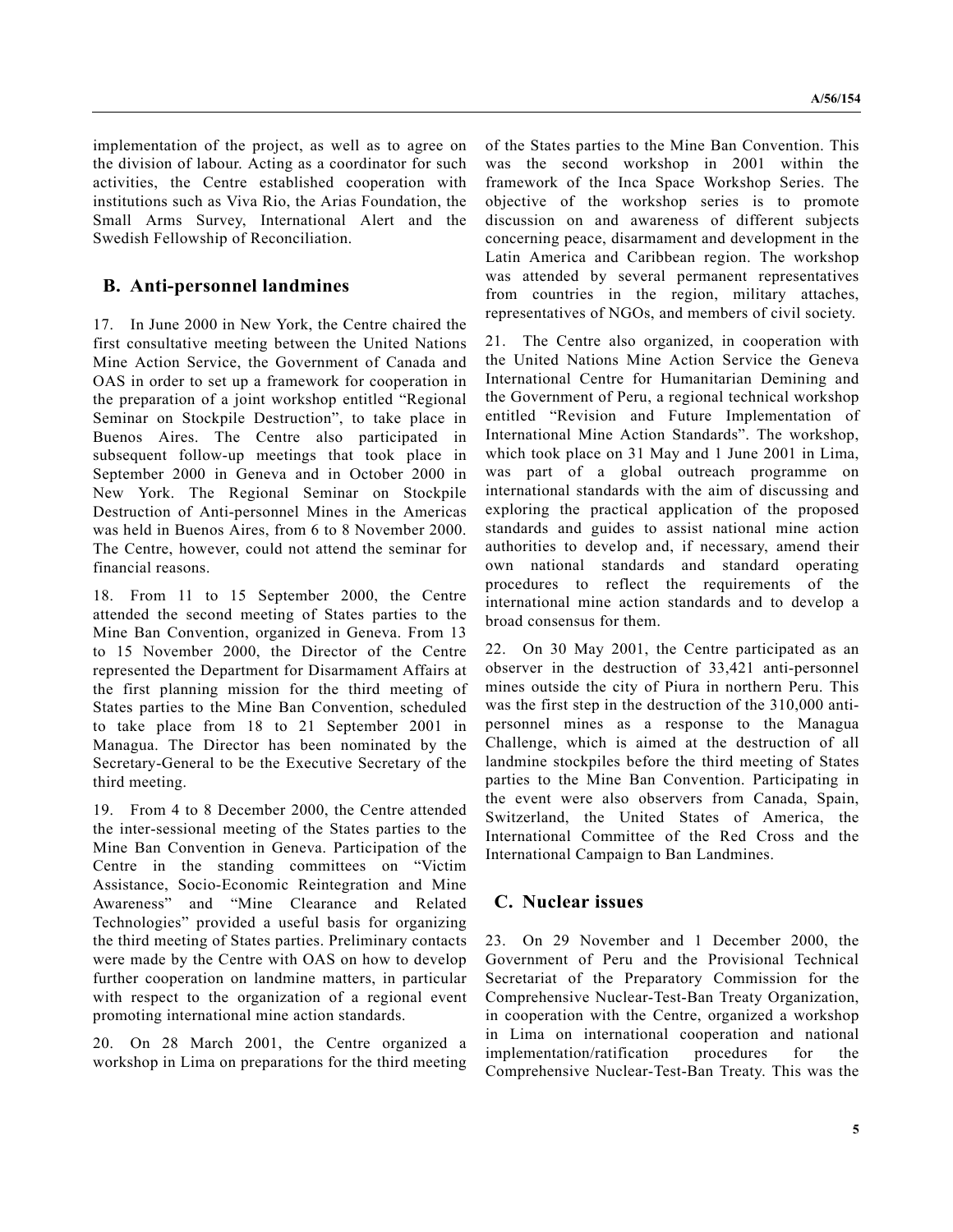first joint event organized after the signing of a relationship agreement between the Preparatory Commission and the United Nations on 26 May 2000, and was part of a series of international and regional workshops to promote the Treaty's objectives (Vienna in 1998, Cairo and Beijing in 1999). The main purpose of the workshop was to identify how countries in the region can promote international cooperation in Comprehensive Nuclear-Test-Ban Treaty verificationrelated technologies, as well as to promote understanding of national obligations arising from signing and ratifying the Treaty.

24. The Centre was also consulted on the possibility of assisting the Peruvian Government in organizing a regional meeting on the promotion of ratification of the Additional Safeguards Protocol of the International Atomic Energy Agency (IAEA). A series of brief consultation meetings have taken place both in Vienna and in Lima between the three institutions (Government of Peru, IAEA and the Centre) and a regional workshop is scheduled to take place in late November 2001 in Lima.

25. On 3 May 2001, representatives of the Centre and the Provisional Technical Secretariat were invited to attend a hearing of the Uruguayan Committee on Foreign Relations at the headquarters of the Senate of Uruguay, with the objective of highlighting the importance of ratification of the Comprehensive Nuclear-Test-Ban Treaty by the Government of Uruguay. The hearing was also attended by representatives of the Foreign Ministry. On that occasion, the representatives from the Centre and the Provisional Technical Secretariat briefed the Committee on the current status of the Treaty's membership, some of the latest political and diplomatic developments related to the Treaty and the financial implications as well as potential benefits of its ratification for Uruguay. The hearing presented an opportunity for members of the Senate Committee to seek clarification on some national concerns related to treaty implementation, funding and other political and technical issues.

26. On 2 May and 13 June, representatives of the Centre and the Provisional Technical Secretariat provided similar briefings to representatives from the Committee on Foreign Relations of Paraguay from both the House and Senate. Representatives of the Foreign Ministry and the national focal point of the Comprehensive Nuclear-Test-Ban Treaty Organization

also attended the meetings. Members of Parliament from both Uruguay and Paraguay expressed no objection to the Comprehensive Nuclear-Test-Ban Treaty and indicated their willingness to ratify it as soon as possible.

#### **D. Disarmament and development**

27. The Centre organized a workshop entitled "Disarmament and Development: New Challenges and Options" on 11 June 2000, in Lima. The workshop, which was inaugurated by Ambassador Javier Pérez de Cuéllar, Head of the Ministers Council and Minister for Foreign Affairs of the Peruvian Government and former Secretary-General of the United Nations, was aimed at fomenting the debate and emphasizing the increasing importance of the tight bond between disarmament and development, as well as its effects. The debate reflected a new thinking on the symbolic and practical relation between disarmament and development. It was expected that a series of other such meetings will be organized.

#### **E. Civil-military relations**

28. On 28 February 2001 the Centre organized a workshop entitled "Civil-Military Relations in Latin America and the Caribbean Region" within the framework of the Inca Space Workshop Series. The workshop addressed issues such as the importance of having a democratic society with a stable socioeconomic foundation and democratic society's influence on armed forces. The situation in Peru regarding civil-military relations was discussed as an example of the need to address this issue in the region. Participants also addressed the need for more explicit guiding policies from the Government and Parliament concerning the role and the task of armed forces. The need for greater participation of civil society in security-related issues was also expressed.

#### **F. Information and public events**

29. The Centre participated in a number of information and training events during the period under review. For example, from 11 to 22 September 2000 and from 4 to 15 June 2001, the Centre participated in seminars on disarmament, demobilization and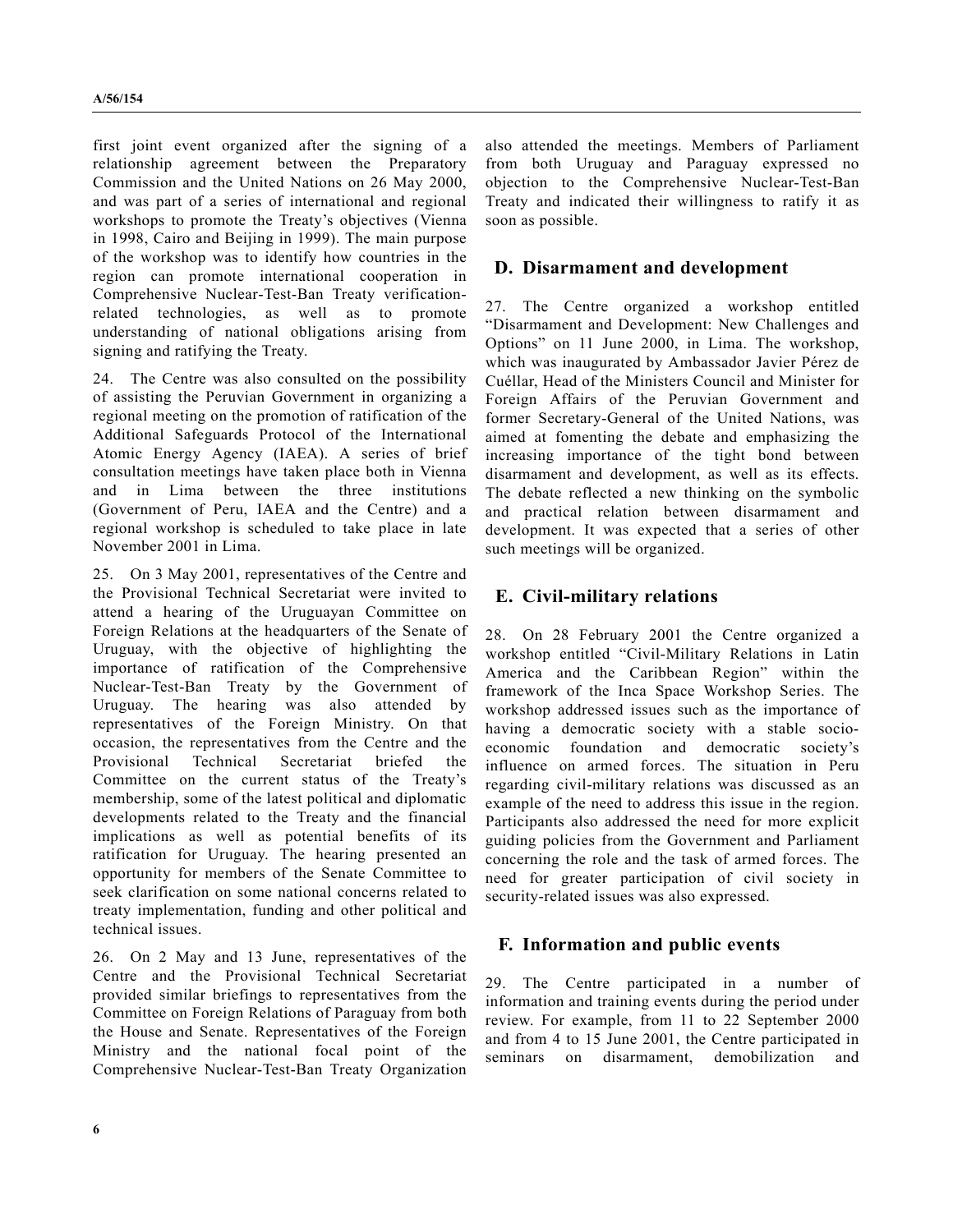reintegration in Stockholm, organized by the Swedish National Defence College, the Lester Pearson Peacekeeping Centre (Canada) and the Swedish International Development Cooperation Agency. In November 2000, the Centre made a presentation at an ad hoc meeting of the Group of Latin American Countries in New York on the Latin America and Caribbean regional preparatory meeting for the United Nations Conference on the Illicit Trade in Small Arms and Light Weapons in All Its Aspects.

30. In Lima, on 17 April 2001, the Centre gave a lecture at the National Centre for Higher Studies, an institute of the Armed Forces of Peru, on the United Nations system. It was the second consecutive year that the Centre was invited to contribute to this annual event, which brought together 80 colonels from all the services of the armed forces and members of the national police of Peru, as well as some 10 other individuals from different areas of civil society. On 22 May, the Centre participated in a national radio station programme called "Separate Worlds" on the theme "Disarmament — A Global Task". The programme is run by the Peruvian Conference of Catholic Bishops and directed at young people. Participation in these activities provided an opportunity for the Centre to discuss the importance of disarmament, transparency in military affairs and related topics, thus stimulating a debate on democratic control of the armed forces, defence and security issues. It also facilitated the promotion of the United Nations Register on Conventional Arms and the United Nations standardized instrument for reporting of military expenditures as well as the Centre's work on firearms in the region.

# **IV. Finance and staffing**

31. In accordance with General Assembly resolution 41/60 J, the Centre was established on the basis of existing resources and voluntary contributions that Member States and interested organizations might make for its support.

32. During the reporting period, voluntary contributions in the amount of US\$ 114,875 have been received. In addition, a number of Governments and institutions contributed to the work of the Centre by sharing or absorbing the costs of joint events, personnel and/or material resources. The Secretary-General wishes to express his gratitude to the Governments of Austria, Belgium, Brazil, Chile, Mexico, the Netherlands, Panama, Sweden and Switzerland for their generous support, and to the Government of Peru, the host country, for its substantial contribution to and generous support of the Centre. The status of the Trust Fund for the Centre during 2000 appears in the annex to the present report.

33. An intensive fund-raising campaign was initiated by the Director of the Centre in the period under review. The purpose of this effort was threefold: to report on the utilization of funds and past activities; to learn more about the interest of donor countries in the region; and to seek new contributions. Over 40 countries, institutes and foundations were approached for financial assistance. In total, in addition to visits to most embassies in Lima, close to 25 Foreign Ministries were contacted in the course of the year.

34. At present, the Centre operates with some administrative support from the UNDP office in Lima. Besides the Director, the Centre includes two associate experts one from Belgium and one from Sweden, and three local staff members provided by the host Government. However, adequate funding for administrative and operational costs has yet to be found.

35. In spite of the intense fund-raising efforts made during the period under review, contributions to the Centre have decreased by one third when compared with the previous reporting period. The financial situation of the Centre therefore remains precarious. Aside from the contributions made by the host Government and the Government of Chile, no continual funding has been pledged. The Secretary-General, therefore, strongly supports and reiterates the appeal made by the General Assembly in its resolution 55/34 E to Member States in each region and to those that are able to do so, as well as to intergovernmental and international NGOs and foundations, to make voluntary contributions to the Centre to enable it to strengthen and implement its programme of activities.

# **V. Conclusions and observations**

36. The Centre has continued to serve as a facilitator for the implementation of regional initiatives in the period under review. The Centre has further stimulated regional security debates, provided members of parliaments with more in-depth information on security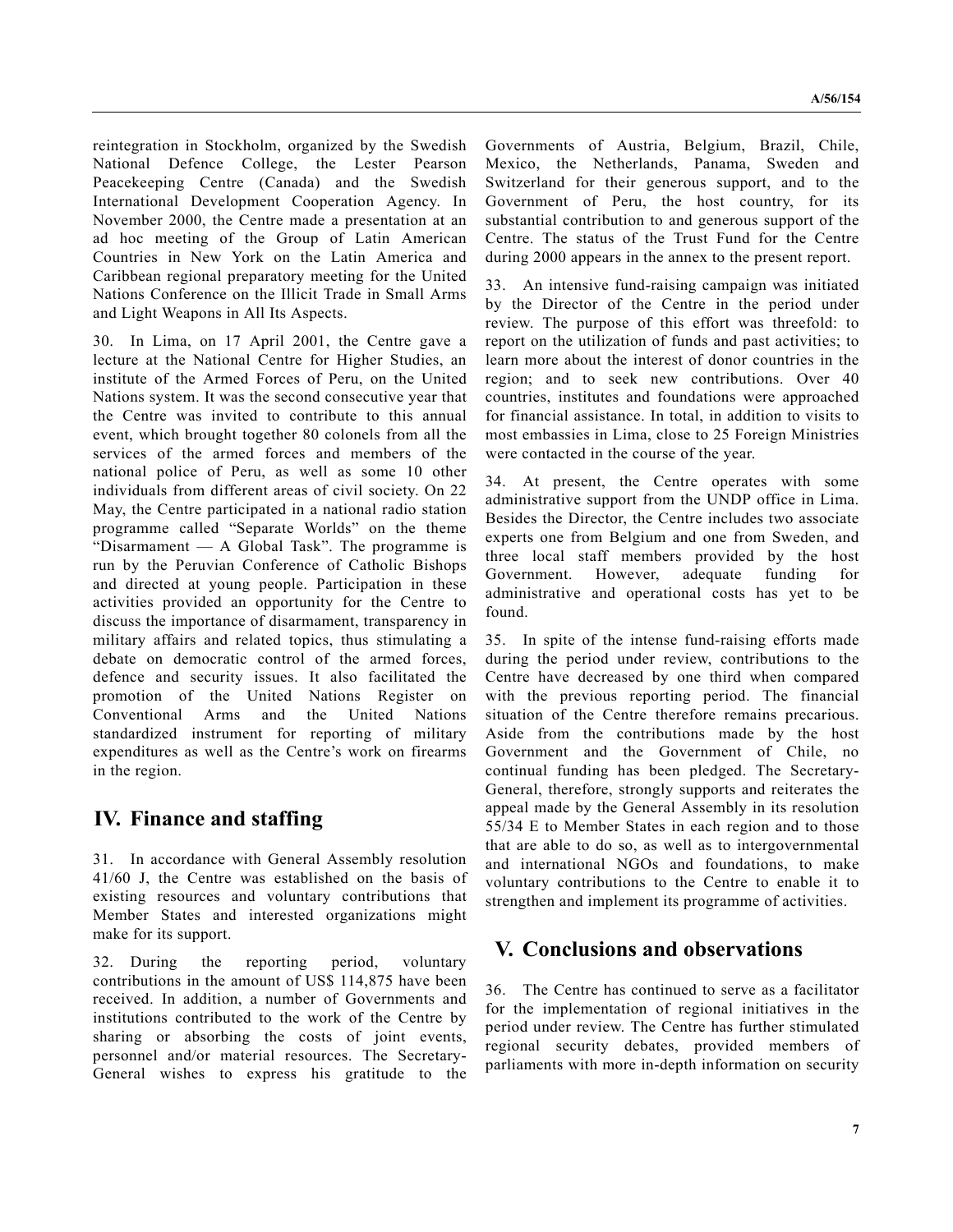matters and promoted the dissemination of information on security issues among diplomats, the military, NGOs and civil society. It has also intensified its contribution to the coordination of United Nations efforts towards peace and security in the region and has initiated a policy of signing memoranda of understanding with subregional and regional understanding with subregional and regional organizations as a means of avoiding duplication of efforts.

37. The Centre initiated a structural debate on the understanding of the relationship between civilmilitary relations, disarmament and development, as well as the promotion of social and economic development as referred to in its mandate. It has enhanced the role of the Organization as a regional catalyst for activities on peace and disarmament and has acted as a politically neutral platform for discussions on security and development issues. Despite the decreased level of voluntary contributions received during the period under review, the Centre has demonstrated, through its programme of activities, its own capacity as a strong focal point for peace, disarmament and development issues for Governments, non-governmental and regional organizations and the diverse sectors of civil society in the region.

38. The Secretary-General counts on the continued support and cooperation of Member States to ensure the Centre's effective functioning as a focal point for regional security issues and the promotion of social and economic development in the region.